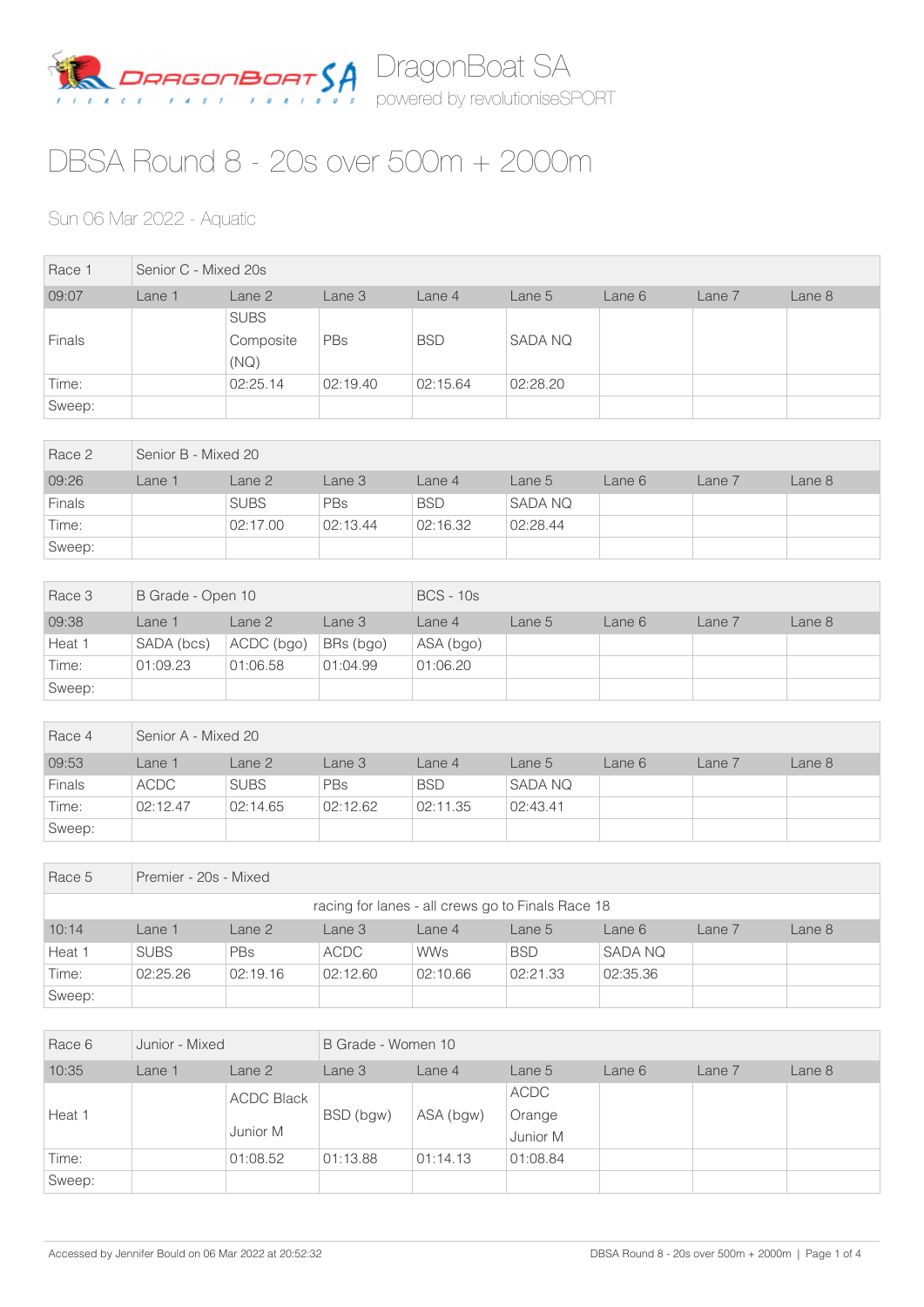| Race 7                                              | Premier - Mixed 20 - 2000m |                                                                    |            |          |             |  |  |  |  |  |  |
|-----------------------------------------------------|----------------------------|--------------------------------------------------------------------|------------|----------|-------------|--|--|--|--|--|--|
| 20 second time gap between crews are the start line |                            |                                                                    |            |          |             |  |  |  |  |  |  |
| 10:45                                               | Lane 1                     | Lane 2<br>Lane 8<br>Lane 7<br>Lane 3<br>Lane 6<br>Lane 4<br>Lane 5 |            |          |             |  |  |  |  |  |  |
| <b>Finals</b>                                       | <b>SUBS</b>                | <b>BSD</b>                                                         | <b>WWs</b> | PBs      | <b>ACDC</b> |  |  |  |  |  |  |
| Time:                                               | 12:23.70                   | 12:13.00                                                           | 11:25.40   | 12:11.60 | 11:38.60    |  |  |  |  |  |  |
| Sweep:                                              |                            |                                                                    |            |          |             |  |  |  |  |  |  |

| Race 8 | Senior B - Women 20 |        |             |            |             |        |        |        |
|--------|---------------------|--------|-------------|------------|-------------|--------|--------|--------|
| 11:16  | Lane 1              | Lane 2 | Lane 3      | Lane 4     | Lane 5      | Lane 6 | Lane 7 | Lane 8 |
|        |                     |        |             |            | <b>SUBS</b> |        |        |        |
| Finals |                     |        | <b>SADA</b> | <b>BSD</b> | Composite   |        |        |        |
|        |                     |        |             |            | (NQ)        |        |        |        |
| Time:  |                     |        | 02:32.35    | 00:00.00   | 02:34.63    |        |        |        |
| Sweep: |                     |        |             |            |             |        |        |        |

| Race 9 | Junior - Mixed |                            | B Grade - Women 10            |           |           |        |        |        |
|--------|----------------|----------------------------|-------------------------------|-----------|-----------|--------|--------|--------|
| 11:28  | Lane 1         | Lane 2                     | Lane 3                        | Lane 4    | Lane 5    | Lane 6 | Lane 7 | Lane 8 |
| Heat 2 |                | ACDC<br>Orange<br>Junior M | <b>ACDC Black</b><br>Junior M | ASA (bgw) | BSD (bgw) |        |        |        |
| Time:  |                | 01:10.90                   | 01:08.49                      | 01:15.35  | 01:13.88  |        |        |        |
| Sweep: |                |                            |                               |           |           |        |        |        |

| Race 10 | Senior C - Open 20 |        |             |            |             |        |        |        |  |
|---------|--------------------|--------|-------------|------------|-------------|--------|--------|--------|--|
| 11:42   | Lane 1             | Lane 2 | Lane 3      | Lane 4     | Lane 5      | Lane 6 | Lane 7 | Lane 8 |  |
|         |                    |        |             |            | <b>SUBS</b> |        |        |        |  |
| Finals  |                    |        | <b>SADA</b> | <b>PBs</b> | Composite   |        |        |        |  |
|         |                    |        |             |            | (NQ)        |        |        |        |  |
| Time:   |                    |        | 02:40.13    | 02:20.77   | 02:27.92    |        |        |        |  |
| Sweep:  |                    |        |             |            |             |        |        |        |  |

| Race 11 | Senior A - Women 20 |            |             |            |             |        |        |        |  |
|---------|---------------------|------------|-------------|------------|-------------|--------|--------|--------|--|
| 11:58   | ane 1               | Lane 2     | Lane 3      | Lane 4     | Lane 5      | Lane 6 | Lane 7 | Lane 8 |  |
| Finals  |                     | <b>PBs</b> | <b>SADA</b> | <b>BSD</b> | <b>SUBS</b> |        |        |        |  |
| Time:   |                     | 02:28.13   | 02:36.10    | 02:28.33   | 02:26.72    |        |        |        |  |
| Sweep:  |                     |            |             |            |             |        |        |        |  |

| Race 12 | B Grade - Open 10 |           |            | $BCS - 10s$ |            |        |        |        |  |  |  |  |
|---------|-------------------|-----------|------------|-------------|------------|--------|--------|--------|--|--|--|--|
| 12:11   | _ane 1            | Lane 2    | Lane 3     | Lane 4      | Lane 5     | Lane 6 | Lane 7 | Lane 8 |  |  |  |  |
| Heat 2  |                   | ASA (bgo) | ACDC (bgo) | BRs (bgo)   | SADA (bcs) |        |        |        |  |  |  |  |
| Time:   |                   | 01:09.80  | 01:03.80   | 01:05.82    | 01:08.88   |        |        |        |  |  |  |  |
| Sweep:  |                   |           |            |             |            |        |        |        |  |  |  |  |

| Race 13 | Premier - 20s - Open |                   |                                                   |                                                   | Premier - 20s - Women |        |        |        |  |  |
|---------|----------------------|-------------------|---------------------------------------------------|---------------------------------------------------|-----------------------|--------|--------|--------|--|--|
|         |                      |                   |                                                   | racing for lanes - all crews go to Finals Race 22 |                       |        |        |        |  |  |
|         |                      |                   | racing for lanes - all crews go to Finals Race 20 |                                                   |                       |        |        |        |  |  |
| 12:33   | Lane 1               | Lane <sub>2</sub> | Lane 3                                            | Lane $4$                                          | Lane 5                | Lane 6 | Lane 7 | Lane 8 |  |  |
| Heat 1  |                      | <b>SADA</b>       | <b>PBs</b>                                        | <b>BSD</b>                                        | <b>SUBS</b>           |        |        |        |  |  |
| Time:   | 02:41.59<br>02:29.41 |                   |                                                   | 02:29.29                                          | 02:35.30              |        |        |        |  |  |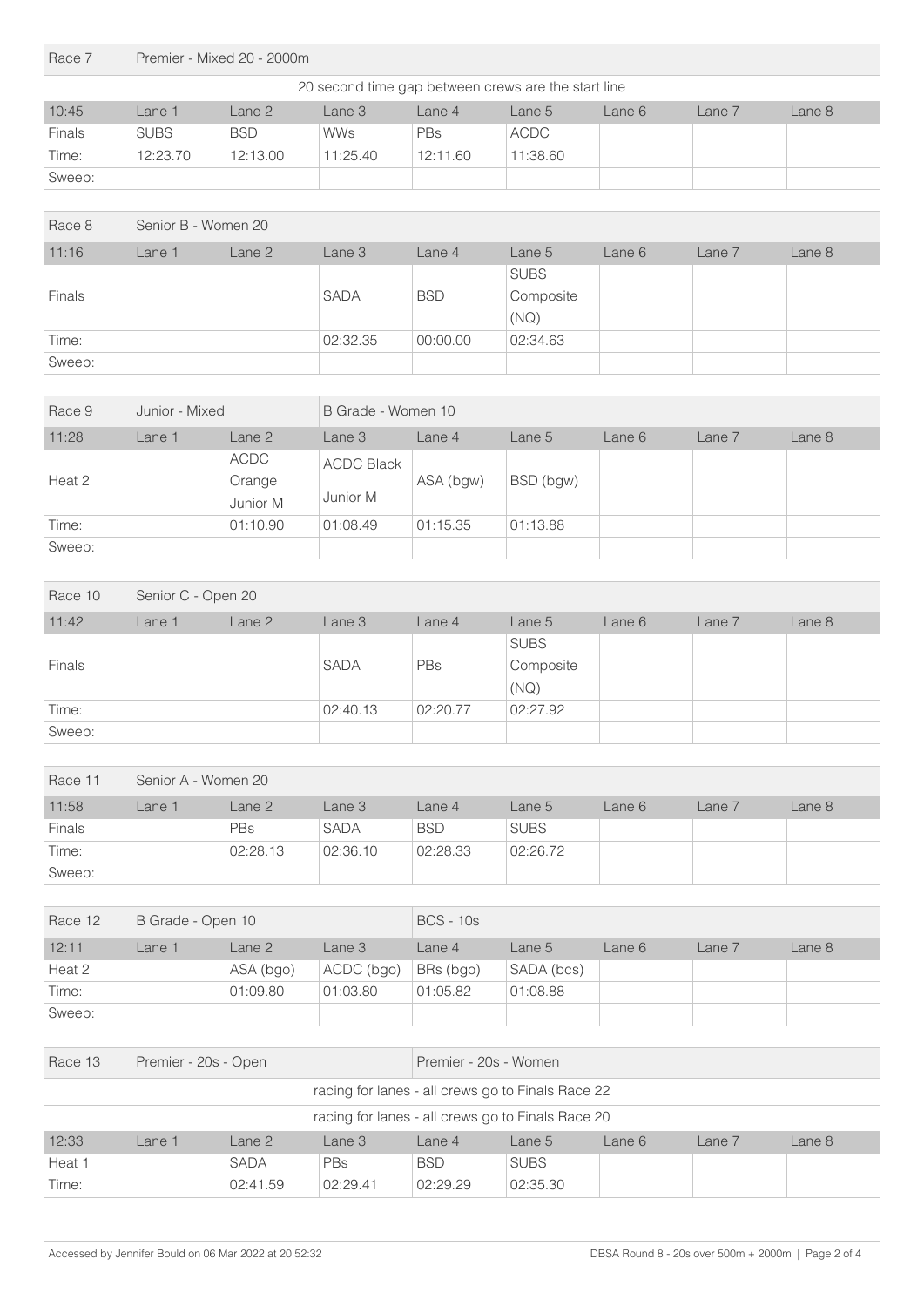| Sweep:  |                |           |           |                               |                            |        |        |        |  |  |
|---------|----------------|-----------|-----------|-------------------------------|----------------------------|--------|--------|--------|--|--|
|         |                |           |           |                               |                            |        |        |        |  |  |
| Race 14 | Junior - Mixed |           |           | B Grade - Women 10            |                            |        |        |        |  |  |
| 13:07   | Lane 1         | Lane 2    | Lane 3    | Lane 4                        | Lane 5                     | Lane 6 | Lane 7 | Lane 8 |  |  |
| Heat 3  |                | BSD (bgw) | ASA (bgw) | <b>ACDC Black</b><br>Junior M | ACDC<br>Orange<br>Junior M |        |        |        |  |  |
| Time:   |                | 01:13.85  | 01:15.95  | 01:08.31                      | 01:09.55                   |        |        |        |  |  |
| Sweep:  |                |           |           |                               |                            |        |        |        |  |  |

| Race 15                                         | Premier - Ope Premier - Women 20 - 2000m                                       |                       |            |                       |            |  |  |  |  |
|-------------------------------------------------|--------------------------------------------------------------------------------|-----------------------|------------|-----------------------|------------|--|--|--|--|
| Penalty Applied - SADA 5 seconds to finish time |                                                                                |                       |            |                       |            |  |  |  |  |
| 13:15                                           | Lane 8<br>Lane 2<br>Lane 3<br>Lane $4$<br>Lane 6<br>Lane 7<br>Lane 1<br>Lane 5 |                       |            |                       |            |  |  |  |  |
| <b>Finals</b>                                   | WWs (po2K)                                                                     | <b>SADA</b><br>(pw2K) | BSD (pw2K) | <b>SUBS</b><br>(pw2K) | PBs (pw2K) |  |  |  |  |
| Time:                                           | 11:40.00                                                                       | 13:53.30              | 00:00.00   | 13:16.20              | 00:00.00   |  |  |  |  |
| Sweep:                                          |                                                                                |                       |            |                       |            |  |  |  |  |

| Race 16 | B Grade - Open 10 |           |           |            |        |        |        |        |  |
|---------|-------------------|-----------|-----------|------------|--------|--------|--------|--------|--|
| 13:41   | Lane 1            | Lane 2    | Lane 3    | Lane 4     | Lane 5 | Lane 6 | Lane 7 | Lane 8 |  |
| Heat 3  |                   | BRs (bgo) | ASA (bgo) | ACDC (bgo) |        |        |        |        |  |
| Time:   |                   | 01:05.59  | 01:07.80  | 01:02.77   |        |        |        |        |  |
| Sweep:  |                   |           |           |            |        |        |        |        |  |

| Race 17                   | Premier - 20s - Mixed |            |            |             |            |          |        |        |  |  |
|---------------------------|-----------------------|------------|------------|-------------|------------|----------|--------|--------|--|--|
| lane placings from Race 5 |                       |            |            |             |            |          |        |        |  |  |
| 13:55                     | Lane 1                | Lane 2     | Lane 3     | Lane 4      | Lane 5     | Lane 6   | Lane 7 | Lane 8 |  |  |
| <b>Finals</b>             | <b>SUBS</b>           | <b>PBs</b> | <b>WWs</b> | <b>ACDC</b> | <b>BSD</b> | SADA NQ  |        |        |  |  |
| Time:                     | 02:23.44              | 02:11.75   | 02:10.06   | 02:10.24    | 02:17.29   | 02:35.05 |        |        |  |  |
| Sweep:                    |                       |            |            |             |            |          |        |        |  |  |

| Race 18 | Junior - Mixed                |                            | B Grade - Women 10 |           |        |        |        |        |  |
|---------|-------------------------------|----------------------------|--------------------|-----------|--------|--------|--------|--------|--|
| 14:13   | Lane 1                        | Lane 2                     | Lane 3             | Lane 4    | Lane 5 | Lane 6 | Lane 7 | Lane 8 |  |
| Heat 4  | <b>ACDC Black</b><br>Junior M | ACDC<br>Orange<br>Junior M | BSD (bgw)          | ASA (bgw) |        |        |        |        |  |
| Time:   | 01:11.20                      | 01:13.19                   | 01:14.79           | 01:19.59  |        |        |        |        |  |
| Sweep:  |                               |                            |                    |           |        |        |        |        |  |

| Race 19 | Premier - 20s - Women      |             |            |            |             |        |        |        |  |  |
|---------|----------------------------|-------------|------------|------------|-------------|--------|--------|--------|--|--|
|         | lane placings from Race 13 |             |            |            |             |        |        |        |  |  |
| 14:27   | Lane 1                     | Lane 2      | Lane 3     | Lane 4     | Lane 5      | Lane 6 | Lane 7 | Lane 8 |  |  |
| Finals  |                            | <b>SUBS</b> | <b>BSD</b> | <b>PBs</b> | <b>SADA</b> |        |        |        |  |  |
| Time:   |                            | 02:34.39    | 02:25.45   | 02:25.28   | 02:37.74    |        |        |        |  |  |
| Sweep:  |                            |             |            |            |             |        |        |        |  |  |

| Race 20 | B Grade - Open 10 |                          |        |           |        |        |        |        |  |
|---------|-------------------|--------------------------|--------|-----------|--------|--------|--------|--------|--|
| 14:40   | Lane 1            | _ane 2                   | Lane 3 | Lane 4    | Lane 5 | Lane 6 | Lane 7 | Lane 8 |  |
| Heat 4  |                   | $ACDC (bgo)$ $BRs (bgo)$ |        | ASA (bgo) |        |        |        |        |  |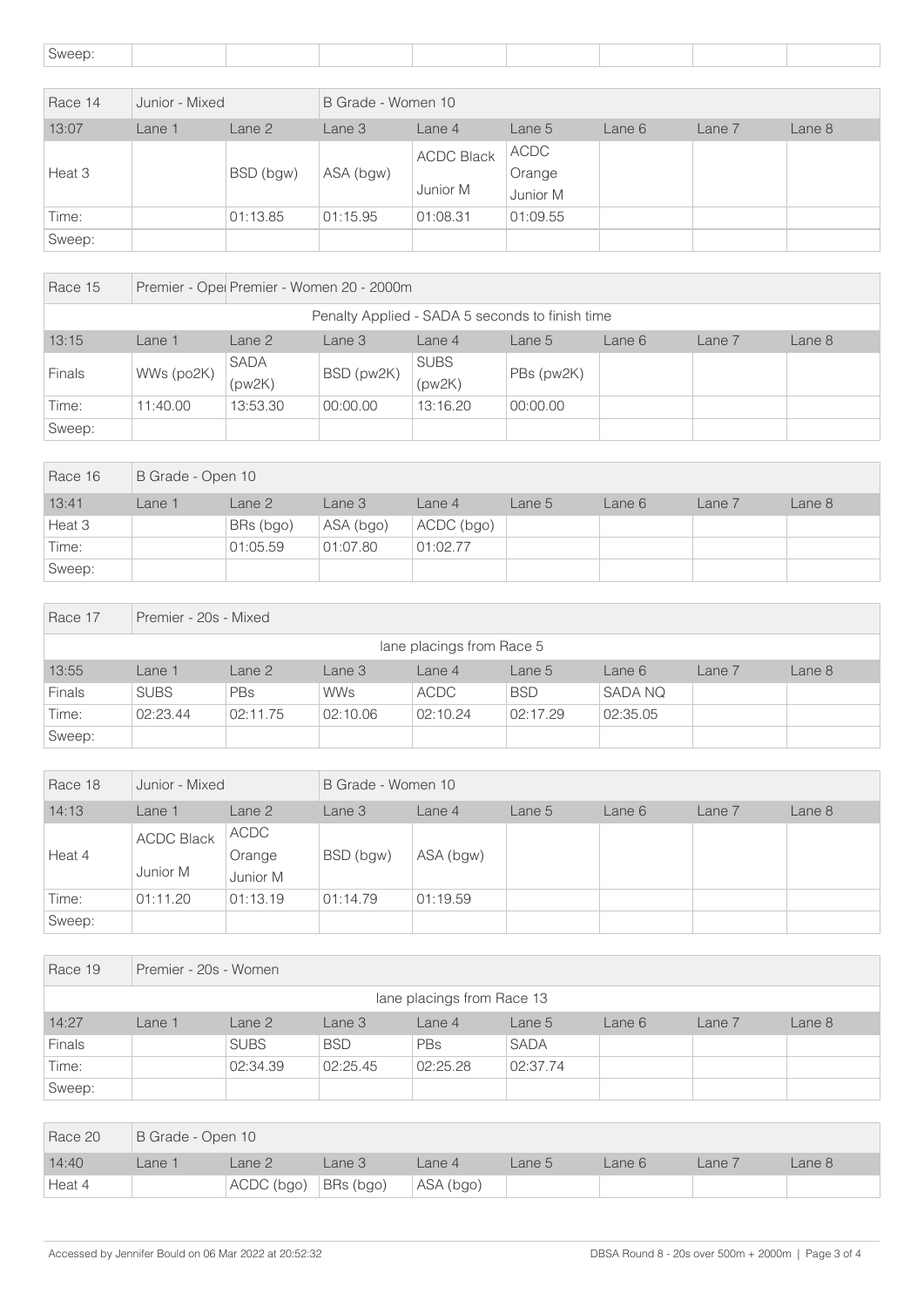| Time:  | 01:03.76 | :06.28 | ገ7.99<br>1.1.1 |  |  |
|--------|----------|--------|----------------|--|--|
| Sweep: |          |        |                |  |  |

| Race 21 | Premier - 20s - Open       |             |            |          |        |        |        |        |  |  |
|---------|----------------------------|-------------|------------|----------|--------|--------|--------|--------|--|--|
|         | lane placings from Race 14 |             |            |          |        |        |        |        |  |  |
| 14:52   | Lane 1                     | Lane 2      | Lane 3     | Lane 4   | Lane 5 | Lane 6 | Lane 7 | Lane 8 |  |  |
| Finals  |                            | <b>SUBS</b> | <b>WWs</b> | ACDC     |        |        |        |        |  |  |
| Time:   |                            | 02:23.88    | 02:10.18   | 02:10.34 |        |        |        |        |  |  |
| Sweep:  |                            |             |            |          |        |        |        |        |  |  |

| Race 22       |             |            | State team - S State team - S State team - S State team - R Dragonmites State Team - Premiers |            |                   |            |        |        |
|---------------|-------------|------------|-----------------------------------------------------------------------------------------------|------------|-------------------|------------|--------|--------|
| 15:15         | Lane 1      | Lane 2     | Lane 3                                                                                        | Lane 4     | Lane 5            | Lane 6     | Lane 7 | Lane 8 |
| <b>Finals</b> | <b>SUBS</b> | SUBS state | <b>SUBS</b> state                                                                             | SUBS state | <b>ACDC</b> state | SUBS state |        |        |
|               | Dragonmites | Senior B   | Premier                                                                                       | Senior C   | Senior A          | Regional   |        |        |
| Time:         | 02:32.33    | 02:13.40   | 02:08.89                                                                                      | 02:13.70   | 02:09.52          |            |        |        |
| Sweep:        |             |            |                                                                                               |            |                   |            |        |        |